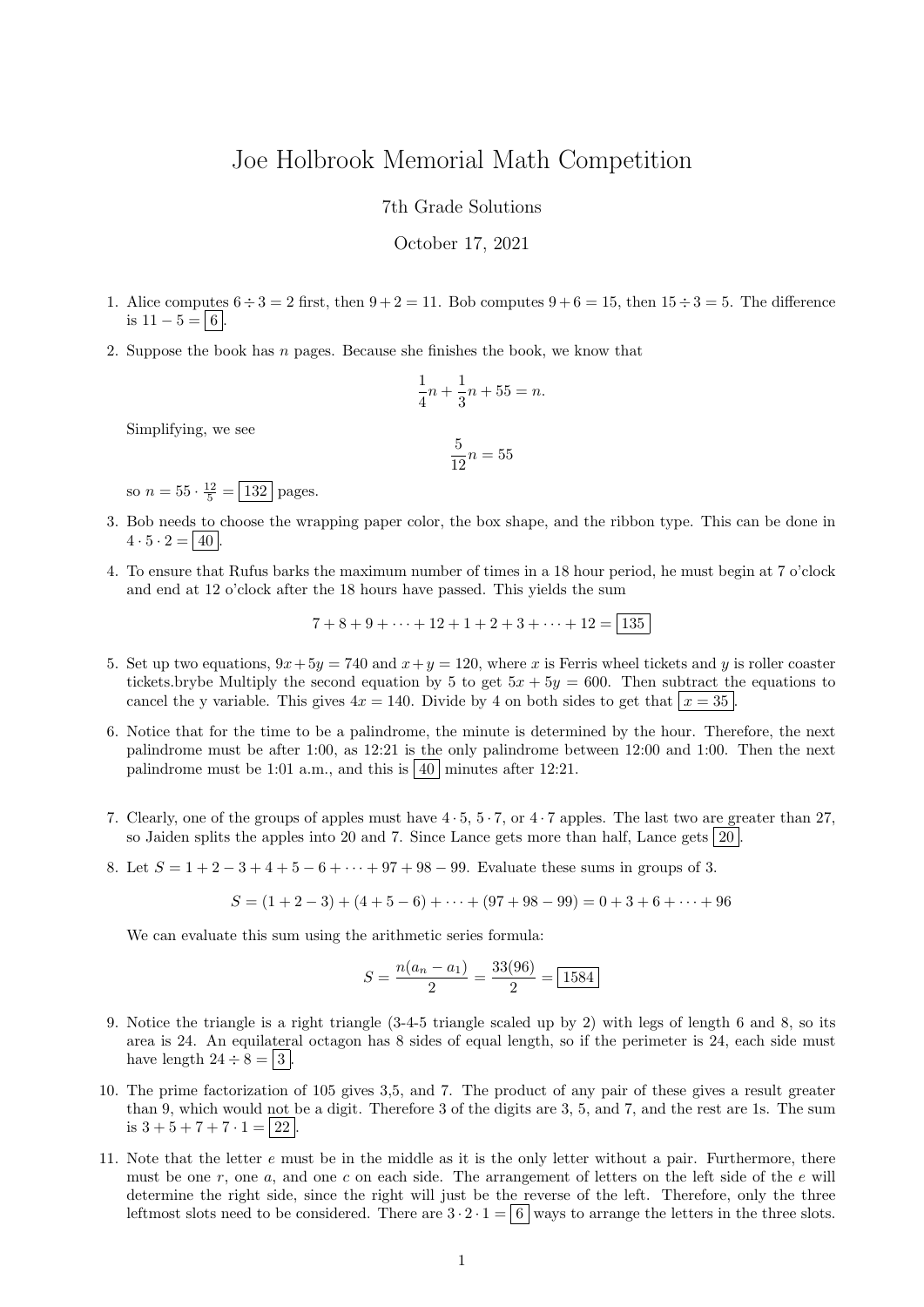- 12. After 154 seconds, a Pifan will have said  $2 \cdot 154 = 308$  digits. This means that they have fully repeated the string of 15 digits 20 times, along with the first 8 digits of the string. Since the sum of a full string is  $3+1+4+1+5+9+2+6+5+3+5+8+9+7+9=77$ , then 20 times would yield a total sum of 1540. However, we still have 8 digits remaining, of which their sum is  $3+1+4+1+5+9+2+6=31$ . Our answer is  $1540 + 31 = | 1571 |$ .
- 13. The probability of rolling no 20s is the same whether or not Nikhil rolls a pair of 20s before the proof roll. The probability of getting a not-20 on one die is  $\frac{19}{20}$ , so the probability of getting a not-20 on both dice is  $\frac{19}{20} \cdot \frac{19}{20} = \frac{361}{400}$ , so the answer is  $\boxed{761}$ .
- 14. Because 25 hats for \$10 is the best deal, and he needs more than 25, he should take this deal first; he should then take the 10 for \$5 deal, since paying another \$10 for 25 is unnecessary (he only needs 38 hats). After doing so, he only needs to get 3 more party hats, which he can use the 1 for \$1 deal to get. This adds up to  $\$10 + \$5 + \$3 = \$18$
- 15. There are  $4 \cdot 4 \cdot 4 = 64$  possible ways to assign a teacher to Autumn, David, and Erez. There are four different teachers that the three students could all be assigned to, so 4 of the 64 assignments allow the students to have the same teacher. This yields a probability of  $\frac{4}{64} = \frac{1}{16}$ , which gives us an answer of  $1 + 16 = |17|$
- 16. Good News playing right after Weekend is only possible when Weekend is one of the first 16 songs played (which has probability  $\frac{16}{17}$ ), and *Good News* has a  $\frac{1}{16}$  chance to be the song that plays right after *Weekend*.  $\frac{16}{17} \cdot \frac{1}{16} = \frac{1}{17} \implies 18.$
- 17. Notice that the paths of Alicia and Yul form a right triangle with legs 15 feet and 20 feet, where Alicia walks the legs and Yul walks the hypotenuse. We can notice that this is a 3-4-5 triangle to find that the hypotenuse is 25 feet. Thus, Alicia must walk  $(15 + 20) - 25 = |10|$  more feet than Yul.
- 18. Let the vertices of the square be  $A, B, C, D$ , the center of the square be O, and the vertex joining the 4 equilateral triangles be E. Through Pythagorean theorem, we can show that  $AO = \sqrt{2}$  Now, since  $\overline{AE} = 2$  because all sides of a equilateral triangle are equal, we can use Pythagorean theorem again to see  $AE = 2$  because all sides of a equilateral triangle are equal, we can use Pythagorean theore<br>that the height of the pyramid is  $\sqrt{2}$ . This is enough to solve for the volume, which is just

$$
\frac{2\cdot 2\cdot \sqrt{2}}{3} = \frac{4\sqrt{2}}{3}
$$

Thus, the answer is  $4 + 2 + 3 = \boxed{9}$ 

- 19. We will call the intersection of  $\overline{AD}$  and  $\overline{MF} G$ , and the intersection of  $\overline{BC}$  and  $\overline{ME} H$ . The area common to both regions, [CDGMH], is equal to  $[ABCD] - [AGM] - [BHM]$ . Because ∠AGM  $\cong \angle DGF$ , and  $\angle DFG \cong \angle AMG$ ,  $\triangle FDG \sim \triangle MAG$ . Similarly,  $\triangle ECH \sim \triangle MBH$ . This implies that  $\frac{DG}{DF} = \frac{AG}{AM}$  and that  $\frac{CH}{CE} = \frac{BH}{BM}$ . Recall that  $DF = CE = 6$ , that  $AM = BM = 3$ , and that  $AG + DG = BH + CH = 6$ . This implies that  $AG = 2DG$  and  $BH = 2CH$ , and therefore  $AG = BH = 2$ . Thus,  $[AGM] = [BHM] = \frac{1}{2} \cdot 3 \cdot 2 = 3$ , and finally,  $[CDGMH] = 6^2 - 3 - 3 = 30$ .
- 20. Let  $y = \frac{x}{60}$ . Every mile David runs takes him y minutes longer to run than the previous mile. The first mile takes him 8.5 minutes, the second  $8.5+y$  minutes, the third  $8.5+2y$  minutes, etc. These times sum to  $8.5+(8.5+y)+(8.5+2y)+\cdots(8.5+5y)=8.5\cdot 6+(y+2y+\cdots 5y)=51+\frac{5\cdot 6}{2}y=51+15y$  minutes. From the problem statement, we know this is equal to 1 hour, or 60 minutes.  $51+15y=60 \implies y=\frac{3}{5} \implies x=\boxed{36}$ seconds.
- 21. There are  $\binom{12}{6} = \frac{12 \times 11 \times 10 \times 9 \times 8 \times 7}{6 \times 5 \times 4 \times 3 \times 2 \times 1} = 924$  ways to make a group of 6 men with the leftover men being the second group. However, since the groups are interchangeable, each group formation is counted twice, so the actual number of ways to split up the 12 men is  $\frac{924}{2} = 462$ .
- 22. The probability that David does not throw his stuffed turtle at Autumn the first time she pokes him is  $1-\frac{1}{10}=\frac{9}{10}$ , and the probability that he also does not throw his stuffed turtle at her the second time she pokes him is  $1 - \frac{2}{10} = \frac{8}{10}$ . Finally, the probability that he does throw his stuffed turtle at her the third time is  $\frac{3}{10}$ . This yields a probability of  $\frac{9}{10} \cdot \frac{8}{10} \cdot \frac{3}{10} = \frac{27}{125}$  which gives us an answer of  $27 + 125 = \boxed{152}$ .
- 23. Let the side length of the original square be 1, so the area of the smaller circle will be the ratio. Notice the diameter of the larger circle is 1, so the radius is  $\frac{1}{2}$ . Then the radius of the smaller circle can be calculated using an isosceles right triangle with a radius of the large circle as the hypotenuse and a radius of the small circle as a leg. We get  $r = \frac{1}{2}$  $\frac{1}{2\sqrt{2}}$ , which results in an area of  $\frac{\pi}{8} \implies a+b=1+8=[9]$ .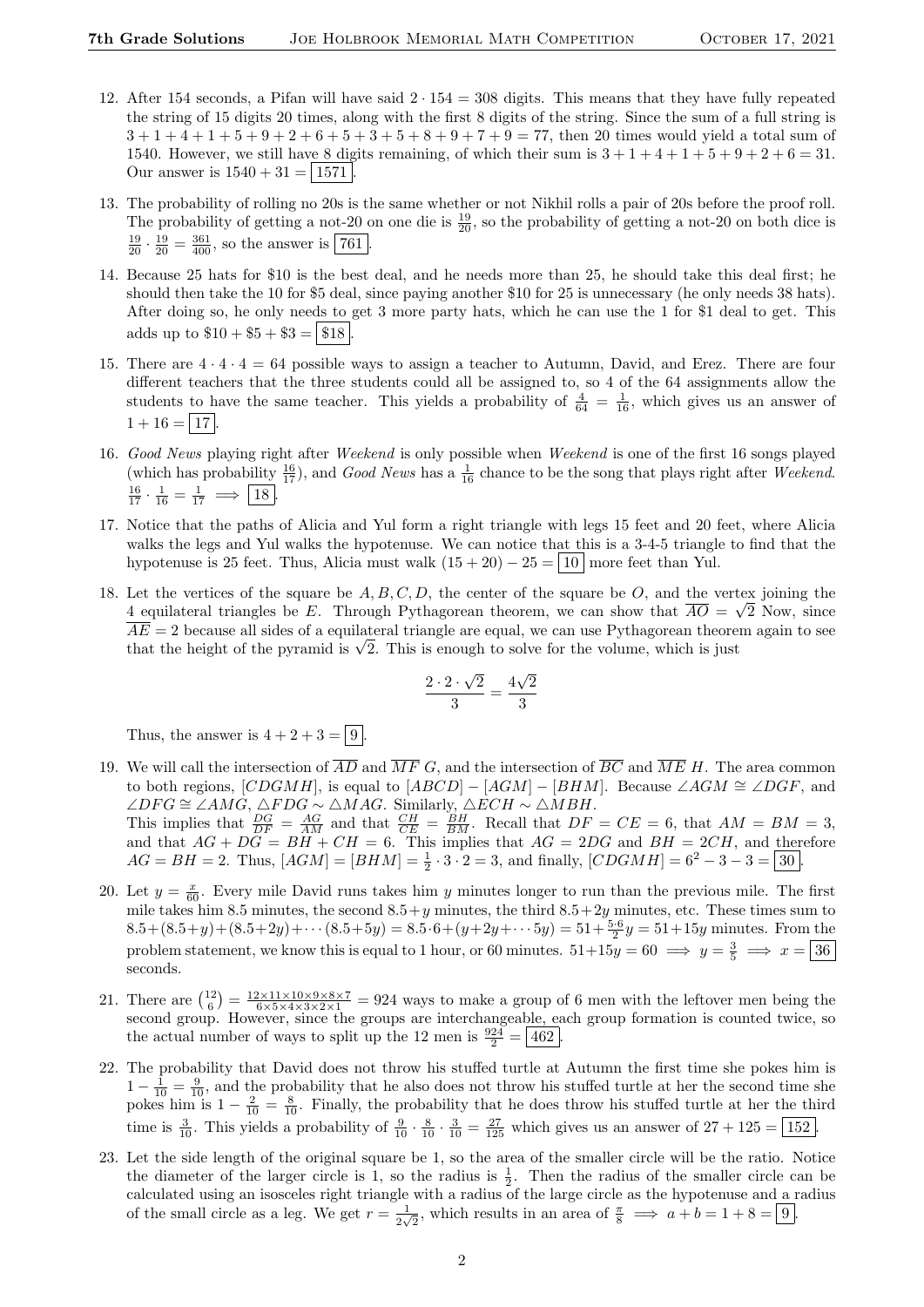24. We split this into cases.

Case 1: You buy exactly 1 scoop of cookies-and-cream. Then for the last 2 scoops: you can have 2 different flavors, which is  $\binom{3}{2} = 3$  choices, or the same flavor, which is  $\binom{3}{1} = 3$  choices. (Or you can simply list out all the combinations!) This is 6 choices in total.

Case 2: You buy exactly 2 scoops of cookies-and-cream. Then there are 3 choices for the 3rd scoop. Case 3: You buy exactly 3 scoops of cookies-and-cream. There is only 1 choice for this. Adding all 3 cases, we get a total of  $6 + 3 + 1 = |10|$  orders in total.

- 25. Bessie can graze on  $\frac{3}{4}$  of a 3-radius circle and  $\frac{1}{4}$  of a 1-radius circle, while Elsie can graze on  $\frac{3}{4}$  of a 1-radius circle. Thus, the area is  $\frac{3}{4} \times \pi \times 3^2 + \frac{4}{4} \times \pi \times 1^2 = \frac{31\pi}{4}$  and the answer is  $31 + 4 = 35$ .
- 26. Since  $n$  is divisible by 45, it must be divisible by both 5 and 9. Thus it must end in a 5 or 0, and the sum of its digits must be divisible by 9. Since there are no 5s in  $n$ , the last digit must be 0. For the sum of the digits of n to be divisible by 9, the number of 6s in n must be divisible by 3. Thus the smallest possible value of *n* is 6660, so our answer is  $\frac{6660}{45} = 148$ .
- 27. Note that  $x^2-10x+16$  factors as  $(x-2)(x-8)$ . As the absolute value of this must be a prime, one of  $x-2$ or x − 8 must be equal to  $\pm 1$ . If  $x - 2 = 1, x = 3$  and  $|(x - 2)(x - 8)| = 5$ , a prime. If  $x - 2 = -1, x = 1$ and  $|(x-2)(x-8)| = 7$ , a prime. If  $x-8 = 1$ ,  $x = 9$  and  $|(x-2)(x-8)| = 7$ , a prime. If  $x-8 = -1$ ,  $x = 7$ and  $|(x-2)(x-8)|=5$ , a prime. All of these work, so the answer is  $3+1+9+7=20$ .
- 28. Notice that Andrew cannot change his name to become Bandrew, Candrew, or Dandrew since the names have different lengths. If Andrew changes the first letter of his name, he has 24 choices, as he cannot change it to an  $A$  or a  $E$ . The other five letters can change to anything he wants, besides what they already were. For example, he can change the n to any letter but n, the d to any letter but d, etc. Thus, he has  $25 \cdot 5 + 24 = 149$  ways to modify his name.

Similarly, Bandrew has  $25 \cdot 6$  ways to modify any of the last 6 letters of his name. He can change the first letter to anything besides  $B, C, D$  which leaves 23 choices. This is a total of  $25 \cdot 6 + 23 = 173$  possible ways Bandrew can change a letter in his name. Andrew and Bandrew's name modifications are independent so there is a total of

$$
149 \cdot 173 = |25777|
$$

possible changes they could make.

- 29. There are 6 rows/columns and 5 rooks; each rook occupies one row and one column, so after all the rooks are placed there will be one column and one row open. A 6th rook can be placed in that spot without attacking any other rooks. Thus, we can instead consider the number of ways to place 6 rooks on the board and multiply the final answer by 6 (any 1 of the 6 rooks may be removed to make a 5-rook arrangement). To arrange 6 rooks on a chessboard, we can imagine placing the 6 rooks on the diagonal of the board, then rearrange the rows in any way, leading to 6! possible 6-rook arrangements. Each of those arrangements can lead to 6 5-rook arrangements, so the number of 5-rook arrangements is  $6 \cdot 6! = |4320|$ .
- 30. Since  $a_2 = a_1r$ , and using the fact that  $a \cdot b = \text{lcm}(a, b) \text{ gcd}(a, b)$ , we have that

$$
a_1r = \text{lcm}(a_1, r) \cdot \text{gcd}(a_1, r) = \text{lcm}(a_1, r)^2
$$

which gives that  $gcd(a_1, r) = lcm(a_1, r)$ . This implies that  $a = r$  so  $a_{17} = ar^{16} = 17^{34} \implies a = r = 289$ . so our answer is  $578$ .

- 31. Dory is basically counting in a form of base 9 where when she counts 1, 2, 4, 5, 6, 7, 8, 9 she is counting the base 9 equivalent of 1, 2, 3, 4, 5, 6, 7, 8. Therefore, the number 456 in Dory's counting method is like the number 345<sub>9</sub>. Now, to get the real number of fish just convert 345<sub>9</sub> to base 10.  $345<sub>9</sub> = 9<sup>2</sup> \times 3 + 9<sup>1</sup> \times 4 +$  $9^0 \times 5 = 284_{10}$ . Therefore, there are actually [284] fish in the coral reef.
- 32. This problem can be solved using modular arithmetic. If the number of peanuts Dumbo is given is  $N$ ,  $N \equiv 3 \pmod{7}$  and  $N \equiv 9 \pmod{11}$ . If these statements are rewritten in equation form,  $N = 7a + 3 =$  $11b + 9$  for some integers a and b. This means  $4b + 2 \equiv 3 \pmod{7}$  which simplifies to  $b \equiv 2 \pmod{7}$ . That means  $b = 7c + 2$  for some integer c and  $N = 77c + 31$ . Since  $N < 300$  that means  $77c + 31 < 300$ and  $c < 3\frac{3}{77}$ . Therefore, to maximize N,  $c = 3$  and  $N = 262$ .
- 33. Consider the angular velocity of the two ants. The first ant travels 3 laps an hour, equivalent to  $\frac{1}{20}$  of a lap per minute. Similarly, the second ant travels  $\frac{1}{12}$  of a lap per minute. Since a lap represents 360 degrees around the clock, the angle between the ants grows at a rate of  $(\frac{1}{12} - \frac{1}{20})360° = 12°$  a minute. The